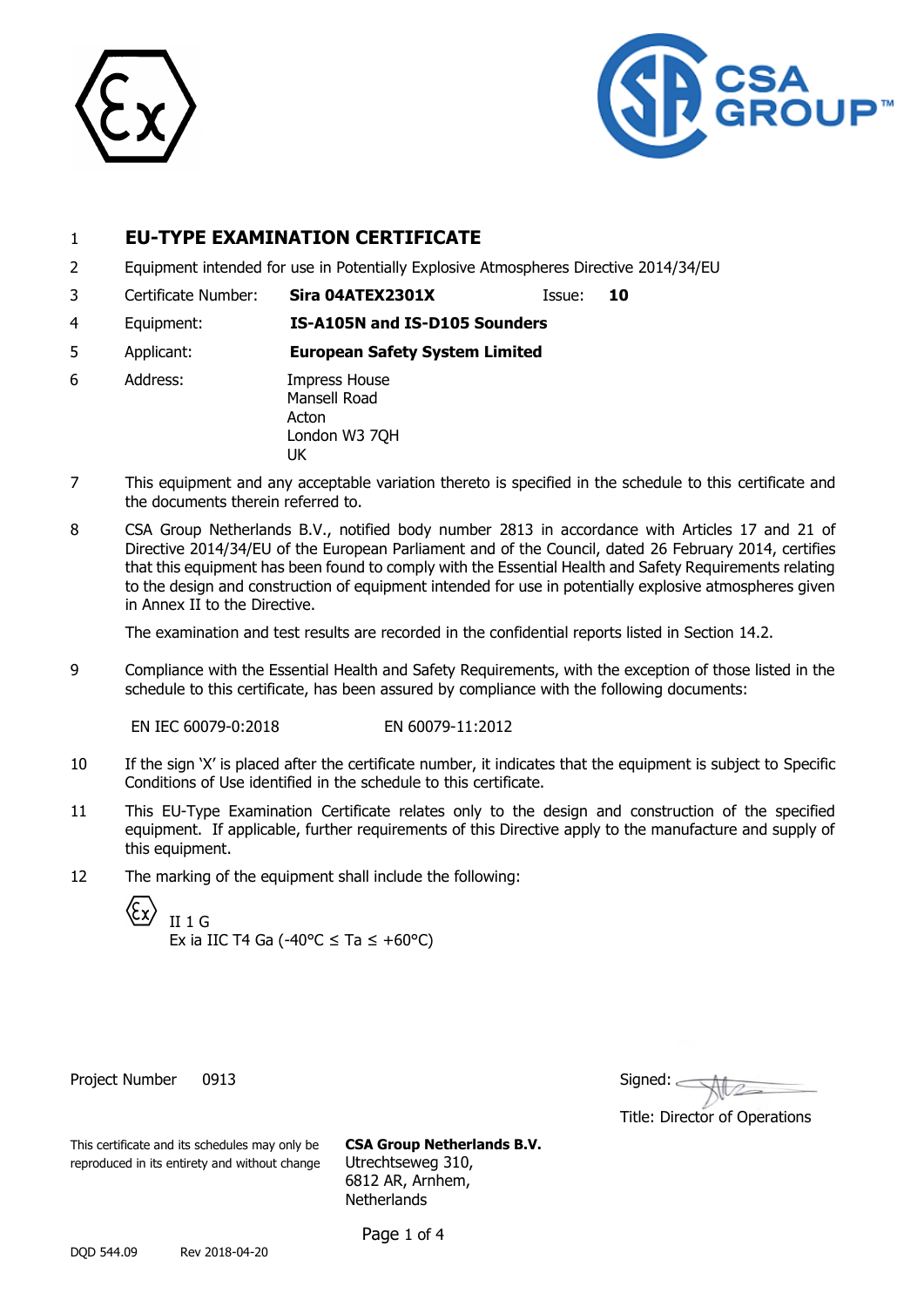



## **SCHEDULE**

## **EU-TYPE EXAMINATION CERTIFICATE Sira 04ATEX2301X**

**Issue 10**

## 13 **DESCRIPTION OF EQUIPMENT**

The IS-A105N Sounder is designed to provide an audible warning when activated. It consists of a printed circuit board assembly and an inductive sounder transducer; these are mounted in an IP 66, flame retardant, ABS enclosure. External connections are made to terminals mounted on the printed circuit board via a cable entry device mounted in the wall of the enclosure.

#### **Terminals + w.r.t. Terminals**

 $U = 28 \text{ V}$   $U = 93 \text{ mA}$   $P = 660 \text{ mW}$   $C = 0$   $L = 0$ 

The equipment shall only be supplied from a barrier having a resistively limited current output.

**Terminals S2 and S3 w.r.t. Terminal**

 $U = 28 V$   $U = 0$ 

**Variation 1** - This variation introduced the following change:

i. Following appropriate re-assessment to demonstrate compliance with the requirements of the latest standards, the documents originally listed in section 9, EN 50014: 1997 + A1 and A2, EN 50020: 2002 and EN 50284: 1999, were replaced by those currently listed, the markings in section 12 were updated accordingly.

**Variation 2** - This variation introduced the following change:

i. The use of a cast aluminium enclosure material as an alternative to the existing plastic material was approved. The Special conditions for Safe Use are amended to reflect this change.

**Variation 3** - This variation introduced the following changes:

- i. It was clarified that the cast aluminium enclosure versions that were first recognised in Variation 2 Issue 5 of the certificate are known as the model IS-D105 Sounder thereby differentiating them from the original model IS-A105N which has a plastic enclosure; it should be noted that the safety parameters applied to IS-D105 are the same as that for the IS-A105N as specified in the Description of Equipment, however, to account for the new model, the Special Conditions for Safe Use were reviewed and revised accordingly.
- ii. Drawing D187-00-201-SC was previously listed in error in Issue 5 of the certificate and was therefore removed.

**Variation 4** - This variation introduced the following change:

i. Following appropriate assessment to demonstrate compliance with the latest technical knowledge, the documents previously listed, EN 60079-0:2006, EN 60079-11:2007and EN 60079-26:2007 were replaced by EN 60079-0:2012, EN 60079-11:2012 and IEC 60079-26:2014 Ed 3.0.

**Variation 5** - This variation introduced the following change:

i. Following appropriate assessment to demonstrate compliance with the latest technical knowledge, the document previously listed, EN 60079-0:2012 was replaced by EN 60079-0:2012/A11:2013.

This certificate and its schedules may only be reproduced in its entirety and without change

**CSA Group Netherlands B.V.** Utrechtseweg 310, 6812 AR, Arnhem Netherlands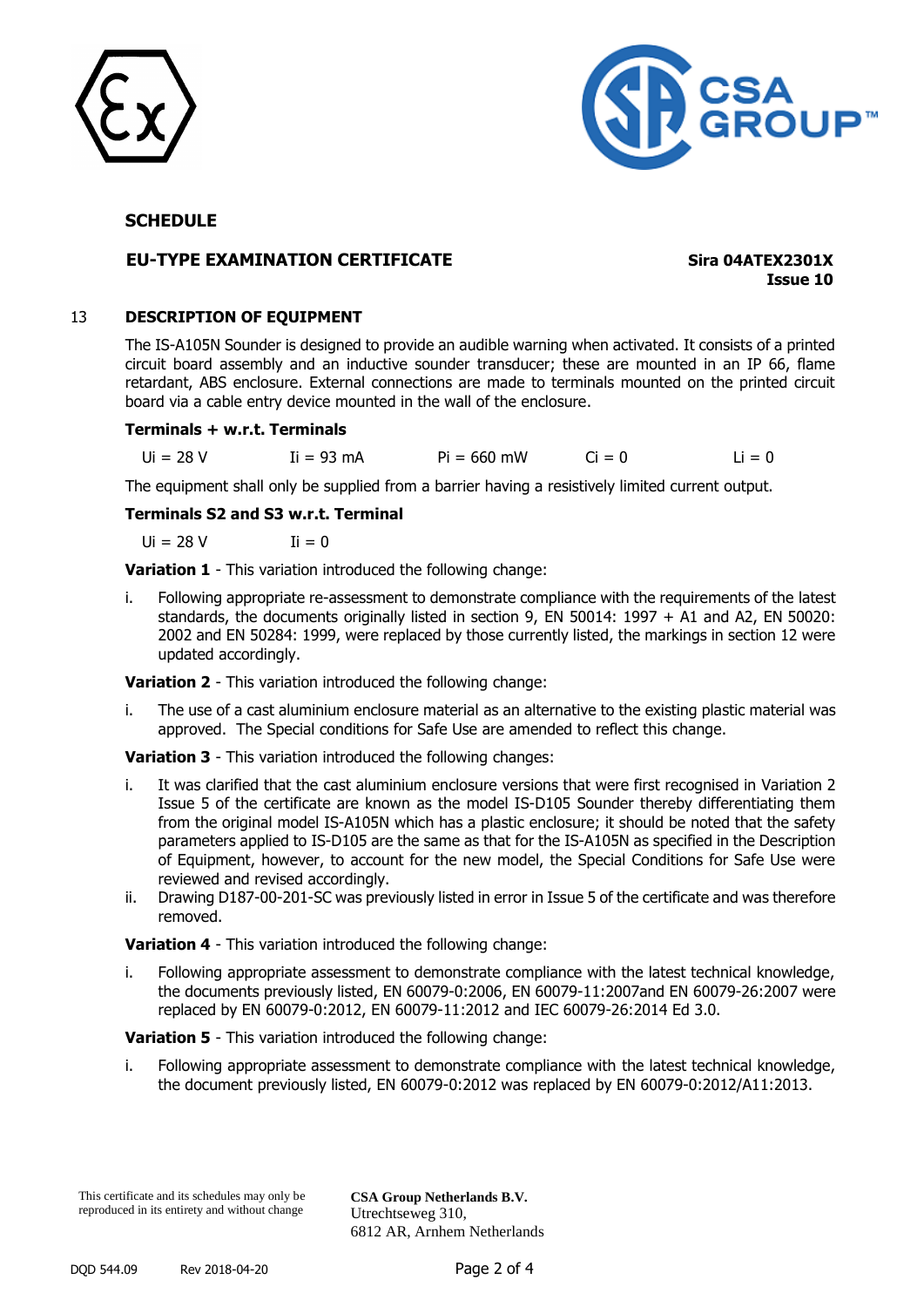



## **SCHEDULE**

## **EU-TYPE EXAMINATION CERTIFICATE Sira 04ATEX2301X**

**Issue 10**

**Variation 6** - This variation introduced the following change:

- i. Change to the enclosure
- ii. Following appropriate assessment to demonstrate compliance with the latest technical knowledge, the document previously listed, EN 60079-0:2012 was replaced by EN IEC 60079-0:2018.
- iii. IEC 60079-26:2014 Ed 3.0 was removed as IEC 60079-26 is not applicable to Ex ia Ga equipment.

## 14 **DESCRIPTIVE DOCUMENTS**

#### 14.1 **Drawings**

Refer to Certificate Annexe.

## 14.2 **Associated Sira Reports and Certificate History**

| <b>Issue</b>   | Date             | <b>Report number</b> | Comment                                                                                                                                                                                                                                                                                                                                                                                                                                                                                                                                                                                                                                                                                      |
|----------------|------------------|----------------------|----------------------------------------------------------------------------------------------------------------------------------------------------------------------------------------------------------------------------------------------------------------------------------------------------------------------------------------------------------------------------------------------------------------------------------------------------------------------------------------------------------------------------------------------------------------------------------------------------------------------------------------------------------------------------------------------|
| 0              | 24 November 2004 | R52A11977A           | The release of the prime certificate.                                                                                                                                                                                                                                                                                                                                                                                                                                                                                                                                                                                                                                                        |
| $\mathbf{1}$   | 20 December 2004 | R52V12839A           | Issued to introduce the changes described in report<br>number R52V12839A.                                                                                                                                                                                                                                                                                                                                                                                                                                                                                                                                                                                                                    |
| $\overline{2}$ | 15 November 2005 | R52A14305A           | Issued to introduce the changes described in report<br>number R52A14305A.                                                                                                                                                                                                                                                                                                                                                                                                                                                                                                                                                                                                                    |
| 3              | 23 August 2006   | R52A15304A           | Issued to introduce the changes described in report<br>number R52A15304A                                                                                                                                                                                                                                                                                                                                                                                                                                                                                                                                                                                                                     |
| 4              | 23 November 2009 | R20910A              | This Issue covers the following changes:<br>All previously issued certification was<br>rationalised into a single certificate, Issue 4,<br>Issues 0 to 3 referenced above are only<br>intended to reflect the history of the previous<br>certification and have not been issued as<br>documents in this format.<br>The introduction of Variation 1.                                                                                                                                                                                                                                                                                                                                          |
| 5              | 08 August 2013   | R28860A/00           | The introduction of Variation 2.                                                                                                                                                                                                                                                                                                                                                                                                                                                                                                                                                                                                                                                             |
| $\overline{6}$ | 31 October 2013  | R31828A/00           | The introduction of Variation 3.                                                                                                                                                                                                                                                                                                                                                                                                                                                                                                                                                                                                                                                             |
| $\overline{7}$ | 23 February 2015 | R70006449A           | The introduction of Variation 4.                                                                                                                                                                                                                                                                                                                                                                                                                                                                                                                                                                                                                                                             |
| 8              | 24 May 2017      | R70134535A           | This Issue covers the following changes:<br>EC Type-Examination Certificate in accordance<br>with 94/9/EC updated to EU Type-Examination<br>Certificate in accordance with Directive<br>2014/34/EU. (In accordance with Article 41 of Directive<br>2014/34/EU, EC Type-Examination Certificates referring to<br>94/9/EC that were in existence prior to the date of<br>application of 2014/34/EU (20 April 2016) may be<br>referenced as if they were issued in accordance with<br>Directive 2014/34/EU. Variations to such EC Type-<br>Examination Certificates may continue to bear the original<br>certificate number issued prior to 20 April 2016.)<br>The introduction of Variation 5. |
| 9              | 30 May 2019      | R70218342A           | The introduction of Variation 6.                                                                                                                                                                                                                                                                                                                                                                                                                                                                                                                                                                                                                                                             |

This certificate and its schedules may only be reproduced in its entirety and without change

**CSA Group Netherlands B.V.** Utrechtseweg 310, 6812 AR, Arnhem Netherlands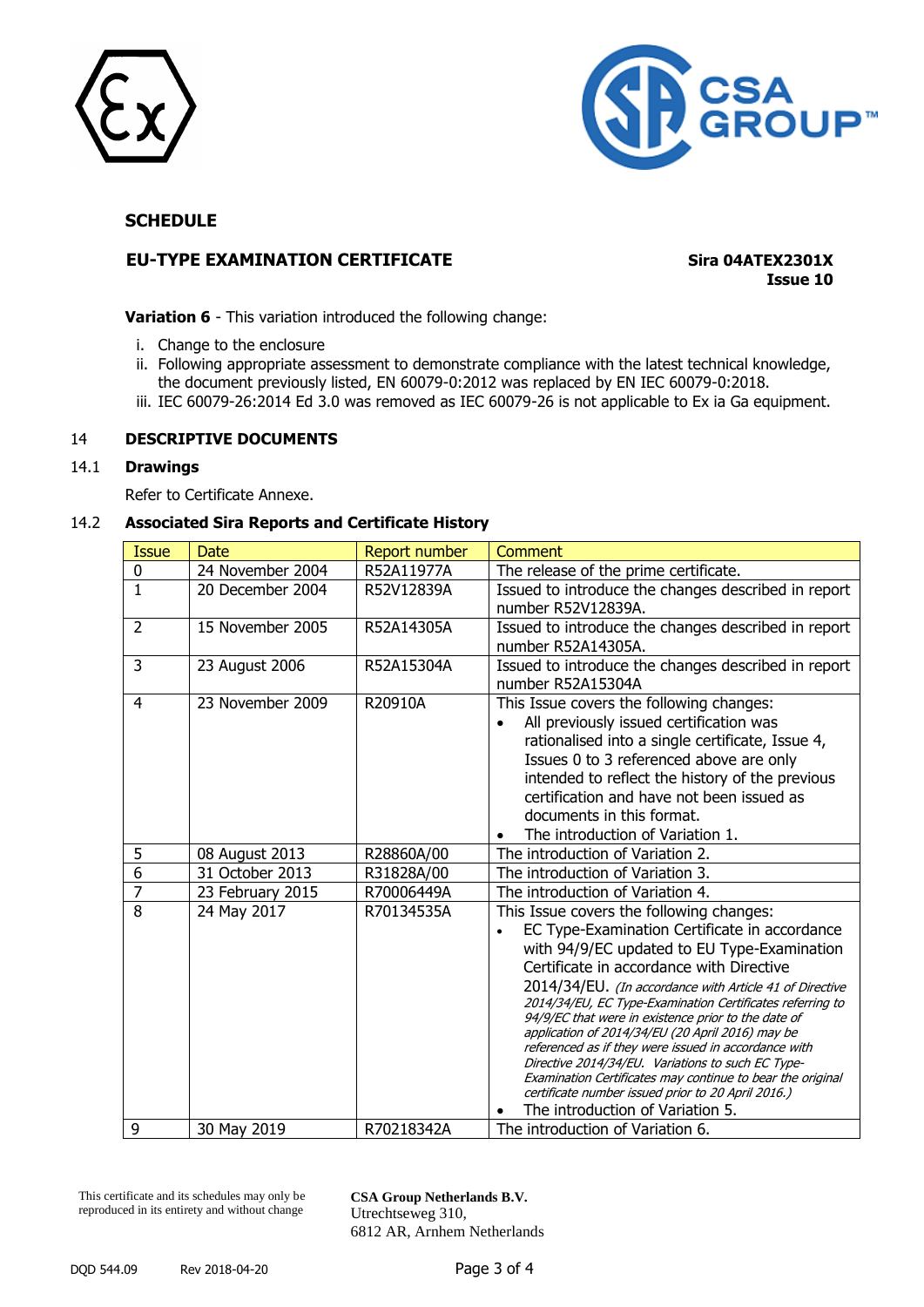



## **SCHEDULE**

## **EU-TYPE EXAMINATION CERTIFICATE Sira 04ATEX2301X**

# **Issue 10**

| 15th October 2019 | 0913 |  | Transfer of certificate Sira 04ATEX2301X from               |  |  |
|-------------------|------|--|-------------------------------------------------------------|--|--|
|                   |      |  | Sira Certification Service to CSA Group<br>Netherlands B.V. |  |  |

- **SPECIFIC CONDITIONS OF USE** (denoted by X after the certificate number)
- 15.1 The equipment shall only be supplied via Terminals + w.r.t. Terminals from a barrier having a maximum open circuit voltage Uo that is  $\leq$ 28 V and a maximum short circuit current I<sub>o</sub> that is  $\leq$ 93 mA, where Io is resistively limited. The barrier shall be ATEX certified by a notified body.
- 15.2 The total capacitance connected to terminals  $+$  wrt  $-$  (i.e. the capacitance of the cable plus any other capacitance) shall not exceed 83 nF.
- 15.3 The enclosure of the IS-A105N Sounder is non-conducting and may generate an ignition-capable level of electrostatic charges under certain extreme conditions. The user should ensure that the equipment is not installed in a location where it may be subjected to external conditions that might cause a build-up of electrostatic charges on non-conducting surfaces, additionally, cleaning of the equipment should be done only with a damp cloth.
- 15.4 The equipment has an ingress protection rating of IP66; however, if it has been supplied without a cable entry device, then the user shall ensure that the device that is fitted will provide an ingress protection that is appropriate to the environment in which it is installed i.e. IP20 or better.
- 15.5 The enclosure of the IS-D105 Sounder is manufactured from cast aluminium. In rare cases, ignition sources due to impact and friction sparks could occur. This shall be considered during installation, particularly if the equipment is installed in an area requiring Equipment Protection Level Ga.

### 16 **ESSENTIAL HEALTH AND SAFETY REQUIREMENTS OF ANNEX II** (EHSRs)

The relevant EHSRs that are not addressed by the standards listed in this certificate have been identified and individually assessed in the reports listed in Section 14.2.

This certificate and its schedules may only be reproduced in its entirety and without change

**CSA Group Netherlands B.V.** Utrechtseweg 310, 6812 AR, Arnhem Netherlands